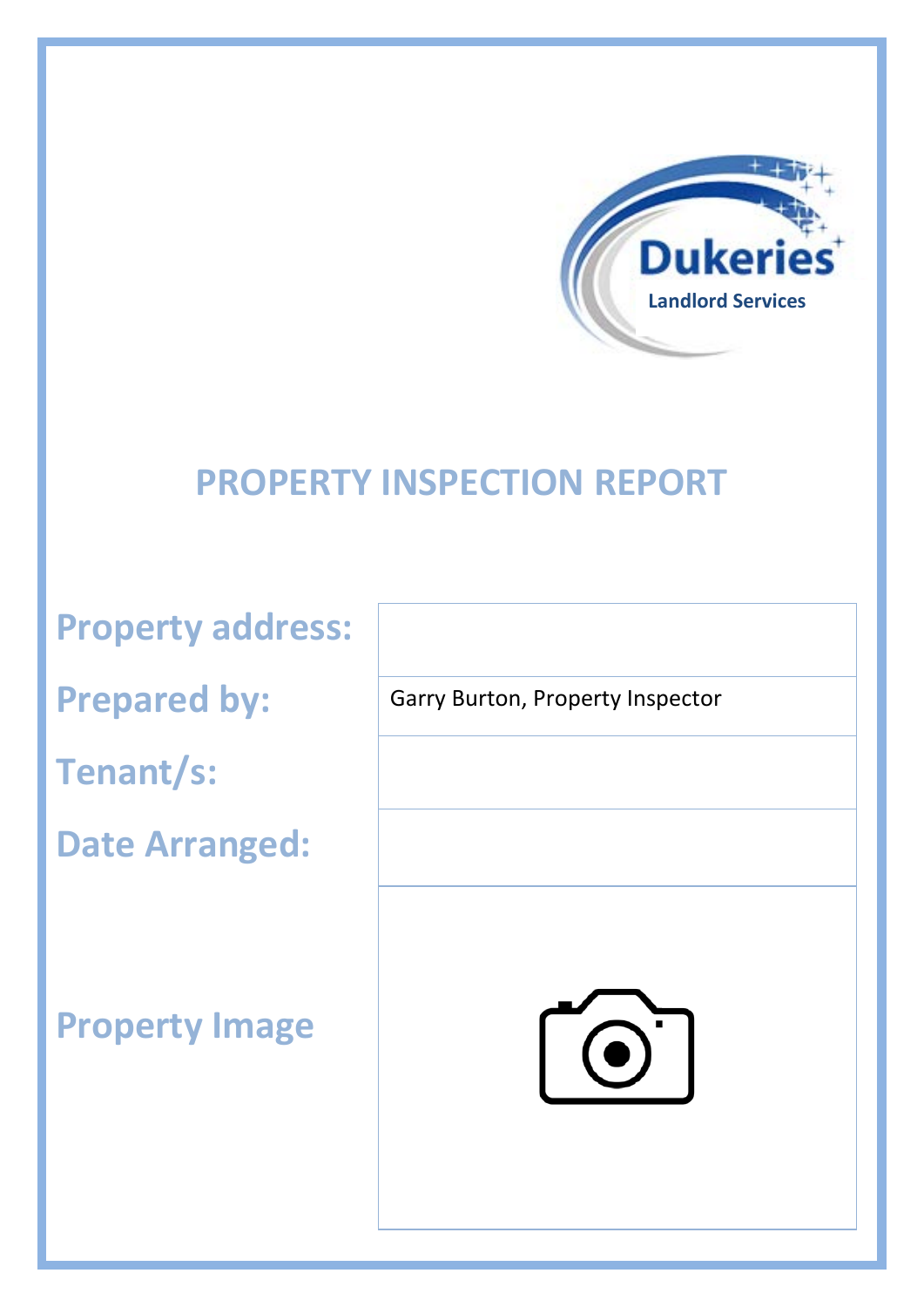| <b>Visit Date</b> | Completed By:                                 |
|-------------------|-----------------------------------------------|
| Tenant:           | Present / Not Present (delete as appropriate) |
| <b>Summary</b>    |                                               |

Overall condition of Property

## **External**

|                       | <b>Maintenance Required?</b><br>Yes / No | What/When? (Urgent/Routine/Future)<br>(continued overleaf if required) |
|-----------------------|------------------------------------------|------------------------------------------------------------------------|
| Roof/Tiles            |                                          |                                                                        |
| <b>Gutters</b>        |                                          |                                                                        |
| <b>Windows</b>        |                                          |                                                                        |
| Fences/Gates          |                                          |                                                                        |
| Garden                |                                          |                                                                        |
| Garage/Outbuildings   |                                          |                                                                        |
| <b>Communal Areas</b> |                                          |                                                                        |
|                       |                                          |                                                                        |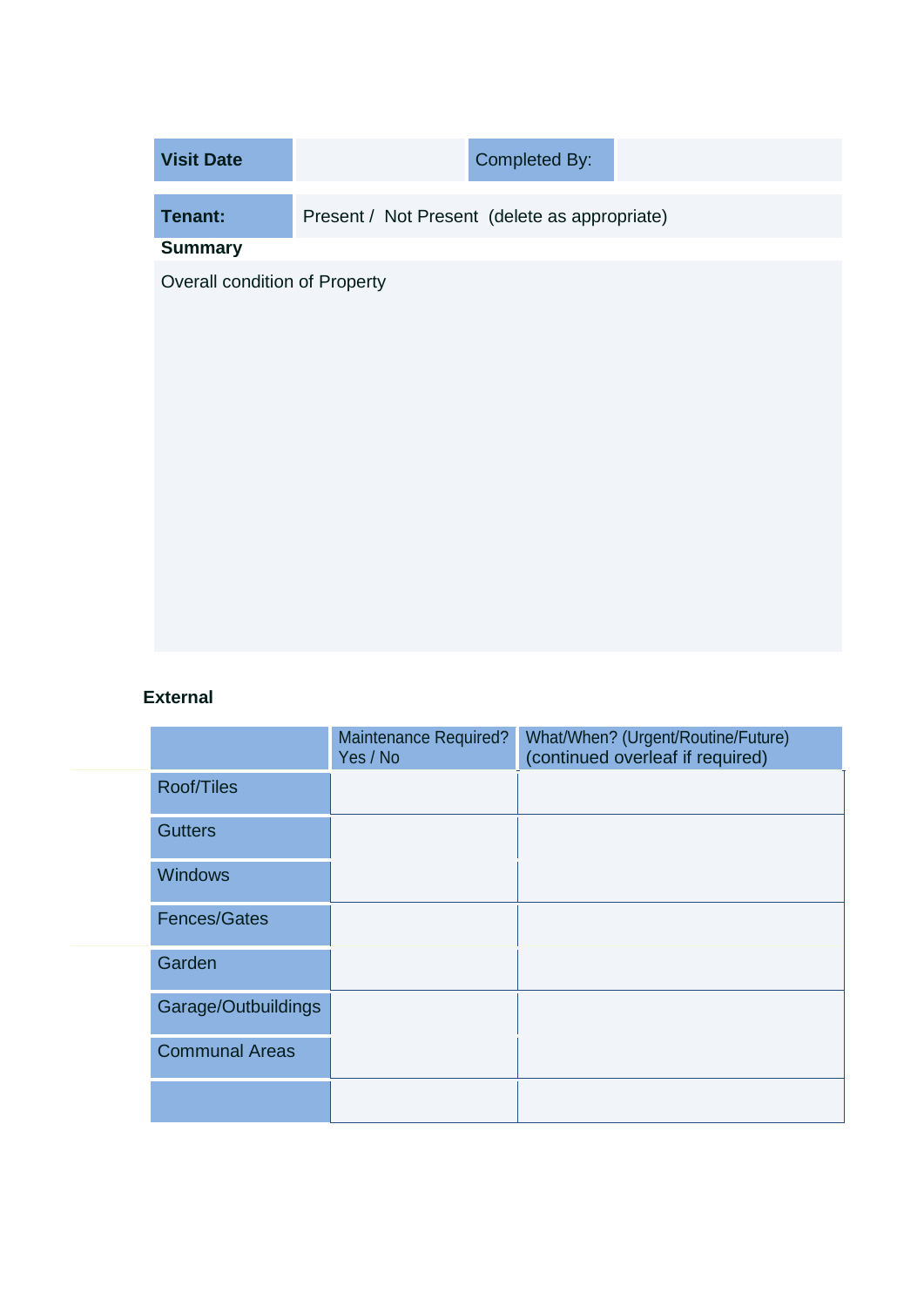## **Internal**

|                                               | Maintenance Required?<br>Yes<br><b>No</b> | What/When? (Urgent/Routine/Future)<br>(continued overleaf if required) |
|-----------------------------------------------|-------------------------------------------|------------------------------------------------------------------------|
| Porch/Lobby                                   |                                           |                                                                        |
| Hallway                                       |                                           |                                                                        |
| Kitchen/Diner                                 |                                           |                                                                        |
| <b>Kitchen Appliances</b>                     |                                           |                                                                        |
| <b>Utility</b>                                |                                           |                                                                        |
| Cloakroom                                     |                                           |                                                                        |
| <b>Reception 1</b>                            |                                           |                                                                        |
| <b>Reception 2</b>                            |                                           |                                                                        |
| <b>Stairs</b>                                 |                                           |                                                                        |
| Main<br>Bathroom/Toilet                       |                                           |                                                                        |
| <b>Bedrooms Including</b><br><b>En-Suites</b> |                                           |                                                                        |
| Bed 1                                         |                                           |                                                                        |
| Bed <sub>2</sub>                              |                                           |                                                                        |
| Bed 3                                         |                                           |                                                                        |
| Bed 4                                         |                                           |                                                                        |
| Bed 5                                         |                                           |                                                                        |
| <b>Other Rooms</b>                            |                                           |                                                                        |
| <b>Smoke &amp; Co Alarms</b><br>to be checked |                                           |                                                                        |